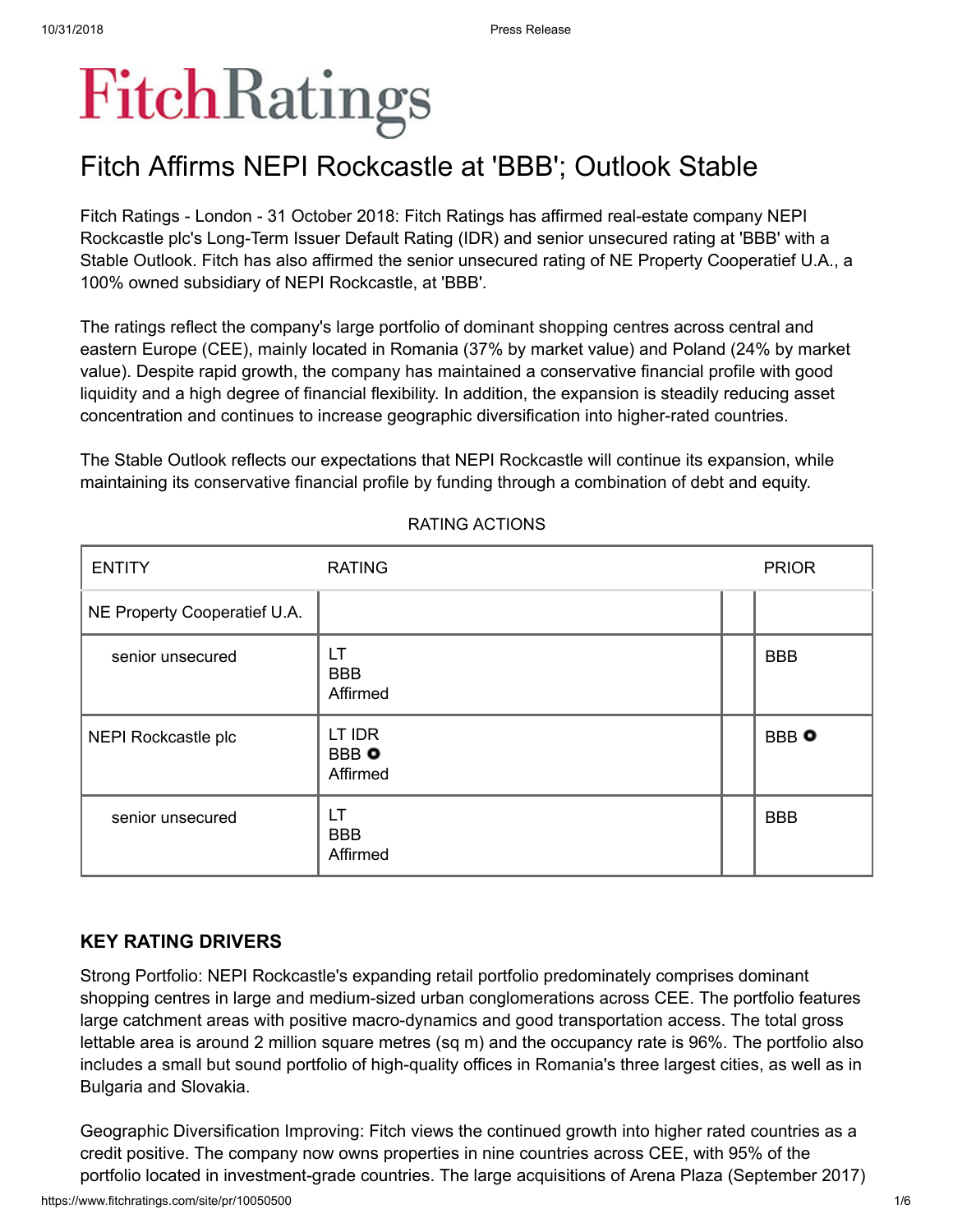and Mammut Shopping Centre (September 2018) in Hungary (BBB-/Positive), and Paradise Center (September 2017) in Bulgaria (BBB/Stable), have helped reduce concentration in Romania (BBB-/Stable) to 37% of asset value from 47% in August 2017. It has also improved geographic diversity, but Fitch would view positively further investment in 'BBB+' or higher rated countries.

Rapid Growth to Continue: We expect NEPI Rockcastle to continue to grow its portfolio through acquisitions and developments. From the end of 2017 to October 2018, the company grew by around EUR700 million to EUR5.4 billion. Fitch expects a similar level of expansion in 2019. The company has successfully integrated the shopping centres acquired in 2018 into the portfolio while maintaining operational efficiency metrics. Although future acquisitions will continue to bring execution risk, we expect the company to effectively integrate these and maintain its strong operational and financial profile.

Strong Financial Structure: The company has a conservative financial policy, targeting an LTV of 35%. In 2017, the Fitch-calculated LTV (adjusted net debt/investment properties) was 30% and net debt to EBITDA was 6.6x. We expect these metrics to slightly increase in 2018 and 2019, due to higher acquisitions and capex, but we expect this LTV and net debt to EBITDA to fall below 30% and 6x, respectively, by 2020.

Frequent and oversubscribed equity issuances have historically supported the company's ability to maintain low leverage despite rapid expansion. In 2018, the company has not issued any equity to finance its acquisitions and capex, instead selling down a portion of its listed securities portfolio, which comprises liquid real-estate and infrastructure holdings. We expect the company to retain its ability to raise equity in the future, but an inability to do so while remaining highly acquisitive would lead to a deterioration in the company's credit metrics and negatively impact the rating.

Some Asset Concentration: NEPI Rockcastle has some asset concentration, in part due to its ownership of large shopping mall assets. At 1H18, the top 10 assets accounted for about 47% of total standing investments and contributed 42% of the company's passing rent. Although this is a characteristic shared by some similarly sized peers, we view positively the company's continuing asset diversification.

Diversified Offering and Tenant Mix: The shopping centres have a wide variety of offerings, with nearly all having a major food anchor, such as Carrefour or Auchan, a diversity of stores with a bias toward fashion, as well as food and entertainment outlets. Operational metrics are strong, with occupancies of around 96%, tenant revenue growth of 7.7% and a low occupancy cost ratio of 11.7% at 1H18. Tenant concentration is low, with the top 10 tenants representing 22% of rents. The weighted average remaining lease term is 4.1 years, which is comparable with peers. E-commerce penetration is still low across CEE at less than 5%. While this will certainly grow over the next few years, the company's portfolio of dominant, destination shopping centres will help manage the effects.

Element of Currency Risk: NEPI Rockcastle's leases and debt are euro-denominated, while tenants generate revenue in local currency. Rent is invoiced in the equivalent local currency with any material differences between the invoice and collection recoverable from the tenants, which largely mitigates this risk. Nevertheless, substantial currency depreciation could weaken tenants' revenue as well as their ability to meet rent obligations. However, the various currencies in the portfolio have been stable against the euro for some time.

#### **DERIVATION SUMMARY**

NEPI Rockcastle's portfolio of EUR5.4 billion, spread across nine countries in CEE, is larger and more geographically diversified than Atrium European Real Estate Limited's (BBB-/Positive) EUR2.4 billion portfolio. However, it is smaller than Hammerson Plc's (BBB+/Stable) proportionally consolidated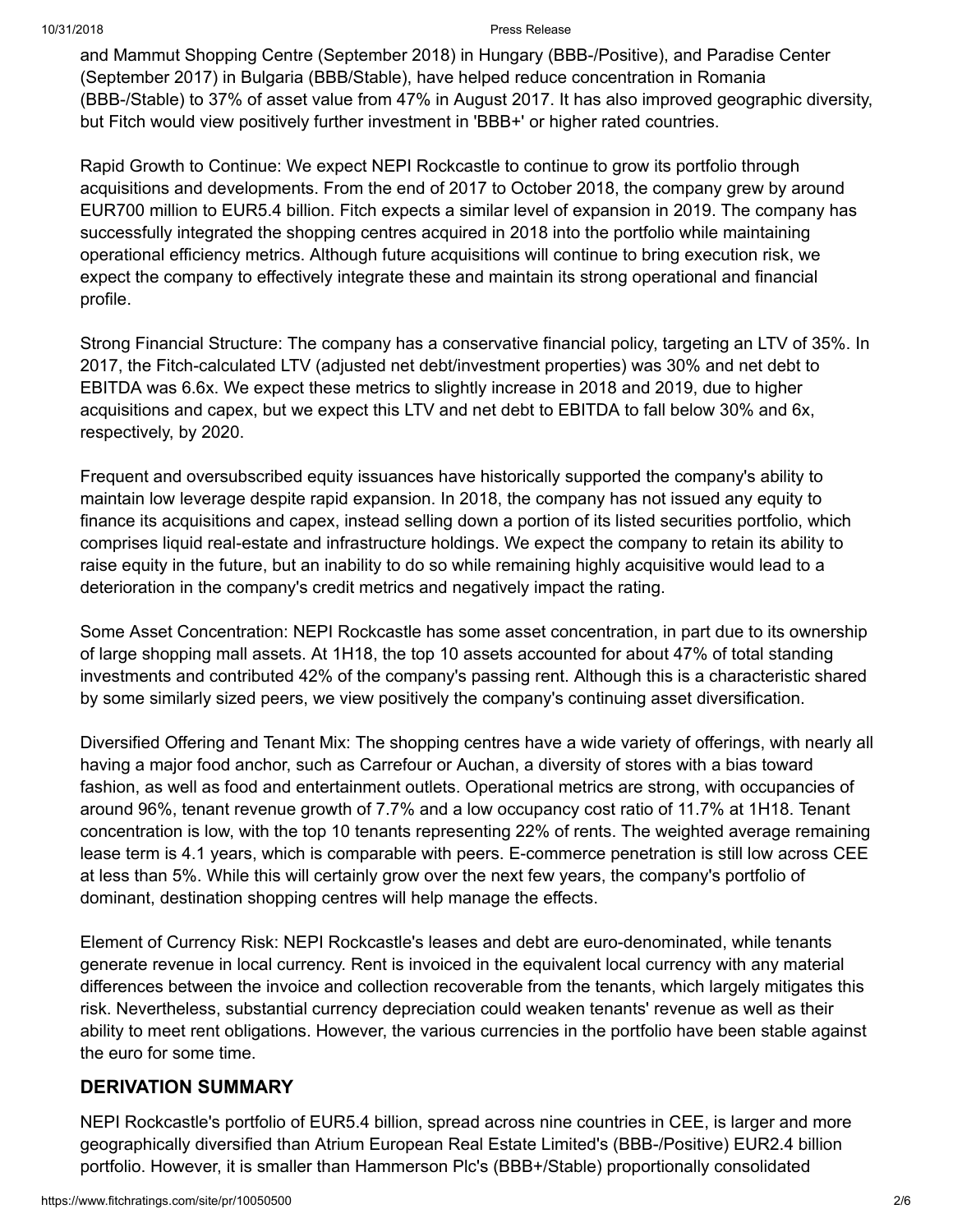portfolio of around EUR10 billion, which is located in the more mature markets of Western Europe. Romania-based office real-estate company Globalworth (BBB-/Stable) is also smaller, with a portfolio of around EUR2.5 billion with higher exposure to Romania (57%) and higher assets concentration, with the top 10 assets accounting for 57% of the total.

NEPI Rockcastle's conservative financial profile is demonstrated by its low Fitch-calculated LTV of 30% and net debt to EBITDA of 6.6x. Atrium maintains a similarly conservative profile with LTV of around 33% and net debt/EBITDA of around 6.0x, while Globalworth's debt metrics are weaker with forecast LTV exceeding 40%. NEPI's financial profile is stronger than Hammerson's, but is similar to higher rated British Land plc (A-/Stable) and Derwent plc (A-/Stable). However, these companies have long operating histories through cycles in higher rated sovereign environments.

We do not apply a sector specific uplift to the senior unsecured rating, as NEPI Rockcastle operates in CEE where Fitch believes property investment markets are less liquid compared with other Western European markets. In addition, the company's secured debt is greater than 20% of total debt, which exceeds Fitch's criteria for a senior unsecured uplift.

## **KEY ASSUMPTIONS**

- Similar vacancy levels over the forecast horizon
- Gross yield on capex and acquisitions consistent with the current portfolio
- Capex of around EUR900 million over the next four years
- Continued significant acquisitions over the next two years
- Listed securities portfolio to be sold down by the end of 2018
- Consistent ability to raise equity from shareholders

## **RATING SENSITIVITIES**

Developments That May, Individually or Collectively, Lead to Positive Rating Action

- Continued expansion and positive diversification of the portfolio, while maintaining similar occupancy rates, current conservative financial profile, and like-for-like growth
- Proportional increase to higher-rated countries in the portfolio, either through expansion or through upgrades
- Establishing a longer operating history of stable operations

Developments That May, Individually or Collectively, Lead to Negative Rating Action

- Material expansion into new or existing non-investment-grade countries
- Significant deterioration of operating metrics on a sustained basis, such as higher vacancies
- Increase in leverage with such metrics as LTV (adjusted net debt/investment properties) consistently

exceeding 35% or net debt to EBITDA surpassing 6.5x on a sustained basis

- A liquidity score below 1.25x on a sustained basis
- Inability to pass large foreign-exchange movements to tenants

## **LIQUIDITY AND DEBT STRUCTURE**

Strong Liquidity, No Immediate Debt Repayments: NEPI's liquidity profile has further improved through 1H18, following the three year extension of two of its committed credit lines, the EUR100 million and EUR150 million revolving credit facilities (RCF) with ING and Societe Generale/Garanti Bank, respectively. As of 30 June 2018, the company had around EUR120 million of cash on balance sheet and access to an undrawn aggregate amount EUR300 million under its three RCFs. No significant maturities are expected in 2019, after which the first significant maturity is a EUR187 million loan on Bonarka City Center that falls due in 2020.

Securities Boost Liquidity: The company uses its listed securities portfolio as a source of additional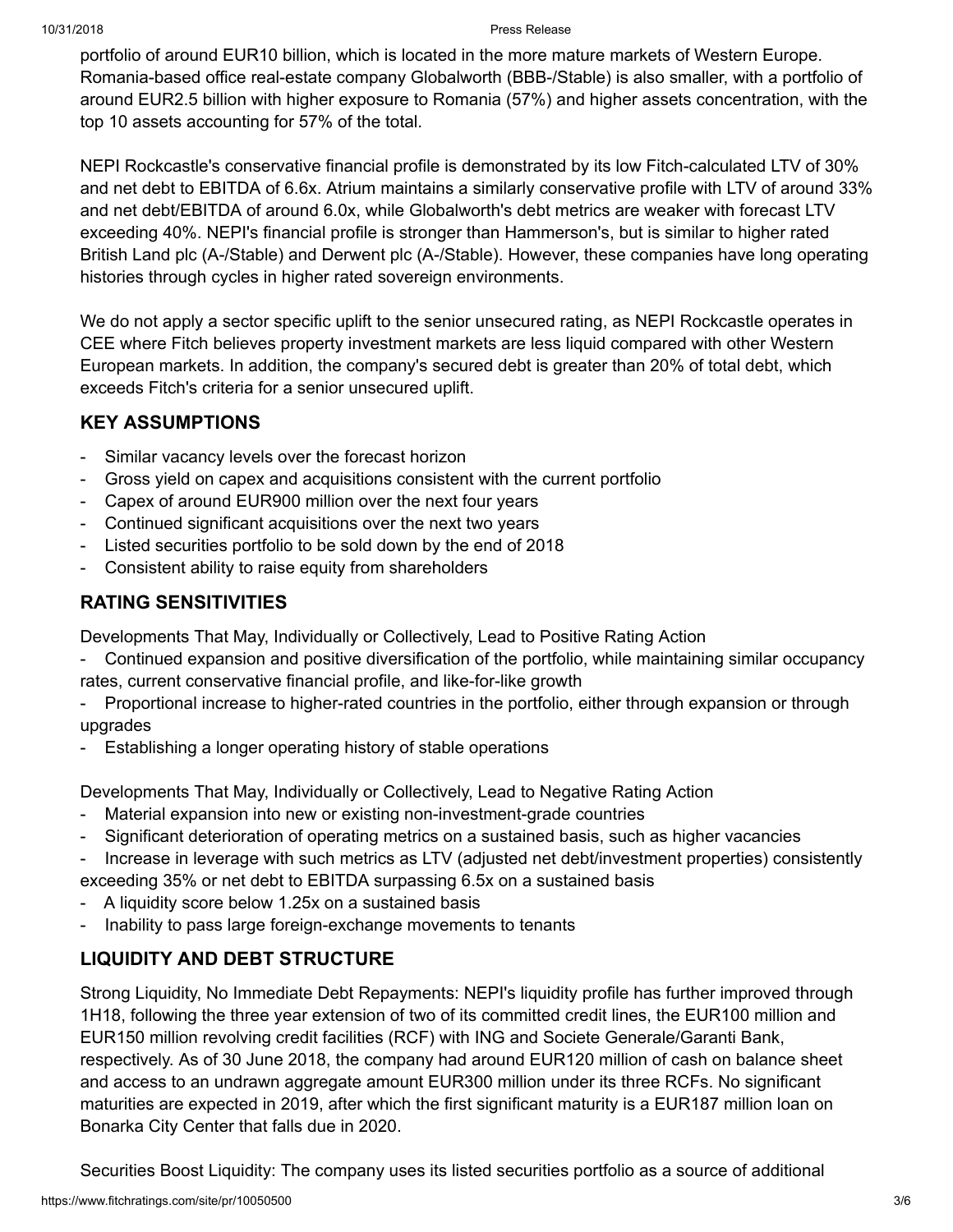liquidity, borrowing against the shares to make acquisitions, subsequently replenishing the position through debt or divesting the shares. Fitch excludes the assets from liquidity calculations, but accounts for the net dividend income stream (net of the interest expense on equity derivatives) under recurring associate dividends. Therefore, it is included in coverage and leverage ratios, but excluded from operating EBITDA. We expect the company to fully sell down the listed securities portfolio by the end of 2018.

Rapid Equity Issuance: NEPI Rockcastle also has a demonstrated ability to quickly issue new equity through book builds as fast as six working days from announcement to receipt of funds, raising EUR325 million to fund acquisitions in 2017, a significant oversubscription. In case of adverse conditions, the company has a large unencumbered pool of assets and can reduce or eliminate dividends, as it is not a real-estate investment trust. NEPI Rockcastle has not raised any equity in 2018.

## **DATE OF RELEVANT COMMITTEE**

30 October 2018

Additional information is available on www.fitchratings.com

#### **Applicable Criteria**

Corporate Rating Criteria (pub. 23 Mar 2018) [\(/site/re/10023785\)](https://www.fitchratings.com/site/re/10023785) Sector Navigators (pub. 23 Mar 2018) [\(/site/re/10023790\)](https://www.fitchratings.com/site/re/10023790) Country-Specific Treatment of Recovery Ratings Criteria (pub. 16 Apr 2018) [\(/site/re/10026835\)](https://www.fitchratings.com/site/re/10026835)

#### **Additional Disclosures**

Dodd-Frank Rating Information Disclosure Form [\(/site/dodd-frank-disclosure/10050500\)](https://www.fitchratings.com/site/dodd-frank-disclosure/10050500) Solicitation Status Endorsement Policy [\(/site/regulatory\)](https://www.fitchratings.com/site/regulatory)

## **DISCLAIMER**

ALL FITCH CREDIT RATINGS ARE SUBJECT TO CERTAIN LIMITATIONS AND DISCLAIMERS. PLEASE READ THESE LIMITATIONS AND DISCLAIMERS BY FOLLOWING THIS LINK: HTTPS://WWW.FITCHRATINGS.COM/UNDERSTANDINGCREDITRATINGS [\(HTTPS://WWW.FITCHRATINGS.COM/UNDERSTANDINGCREDITRATINGS\).](https://www.fitchratings.com/UNDERSTANDINGCREDITRATINGS) IN ADDITION, RATING DEFINITIONS AND THE TERMS OF USE OF SUCH RATINGS ARE AVAILABLE ON THE AGENCY'S PUBLIC WEB SITE AT WWW.FITCHRATINGS.COM [\(https://www.fitchratings.com/site/home\)](https://www.fitchratings.com/site/home). PUBLISHED RATINGS, CRITERIA, AND METHODOLOGIES ARE AVAILABLE FROM THIS SITE AT ALL TIMES. FITCH'S CODE OF CONDUCT, CONFIDENTIALITY, CONFLICTS OF INTEREST, AFFILIATE FIREWALL, COMPLIANCE, AND OTHER RELEVANT POLICIES AND PROCEDURES ARE ALSO AVAILABLE FROM THE CODE OF CONDUCT SECTION OF THIS SITE. DIRECTORS AND SHAREHOLDERS RELEVANT INTERESTS ARE AVAILABLE AT [HTTPS://WWW.FITCHRATINGS.COM/SITE/REGULATORY](https://www.fitchratings.com/site/regulatory)

(https://www.fitchratings.com/site/regulatory). FITCH MAY HAVE PROVIDED ANOTHER PERMISSIBLE SERVICE TO THE RATED ENTITY OR ITS RELATED THIRD PARTIES. DETAILS OF THIS SERVICE FOR RATINGS FOR WHICH THE LEAD ANALYST IS BASED IN AN EU-REGISTERED ENTITY CAN BE FOUND ON THE ENTITY SUMMARY PAGE FOR THIS ISSUER ON THE FITCH WEBSITE.

## **COPYRIGHT**

Copyright © 2018 by Fitch Ratings, Inc., Fitch Ratings Ltd. and its subsidiaries. 33 Whitehall Street, NY, NY 10004. Telephone: 1-800-753-4824, (212) 908-0500. Fax: (212) 480-4435. Reproduction or retransmission in whole or in part is prohibited except by permission. All rights reserved. In issuing and maintaining its ratings and in making other reports (including forecast information), Fitch relies on factual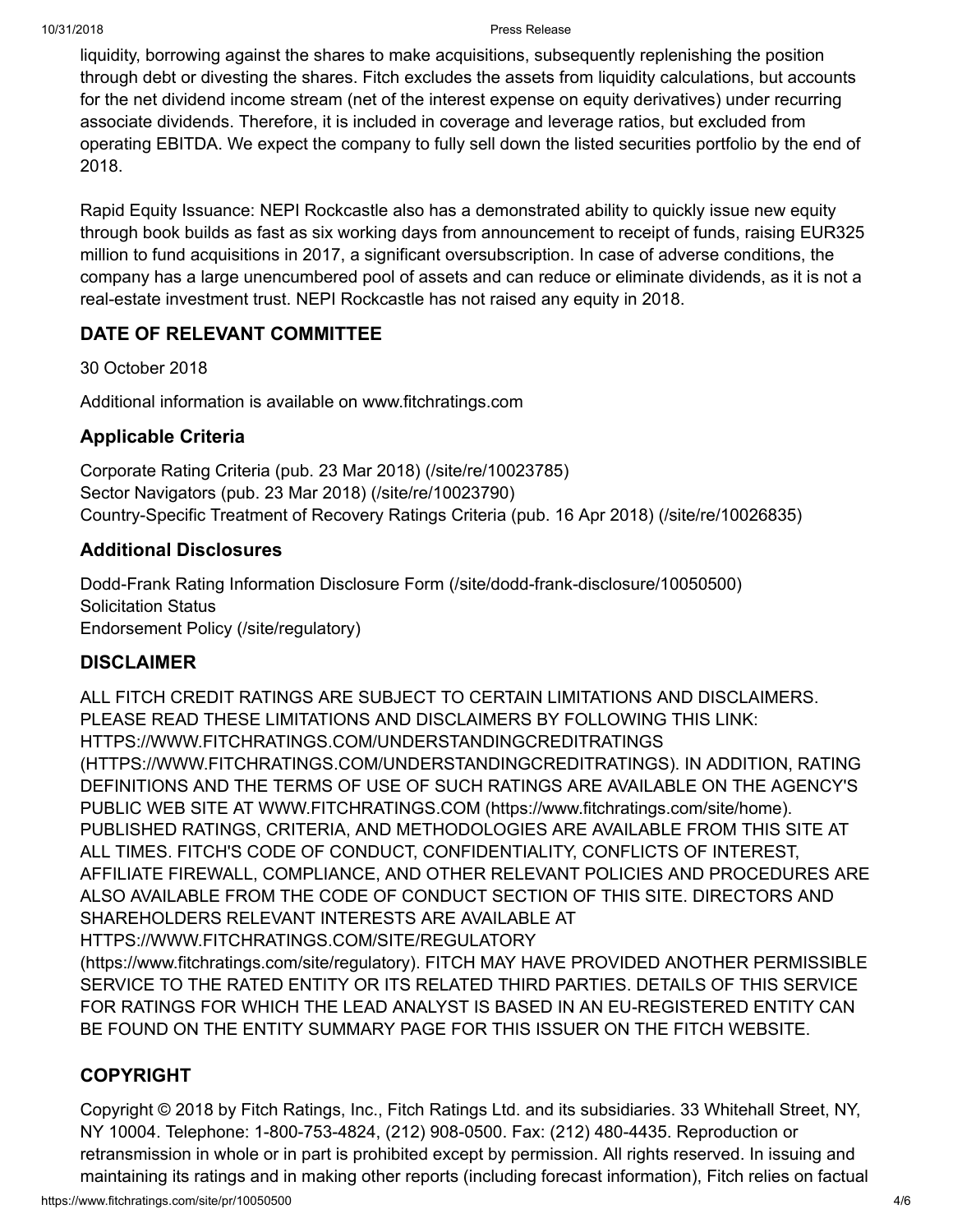information it receives from issuers and underwriters and from other sources Fitch believes to be credible. Fitch conducts a reasonable investigation of the factual information relied upon by it in accordance with its ratings methodology, and obtains reasonable verification of that information from independent sources, to the extent such sources are available for a given security or in a given jurisdiction. The manner of Fitch's factual investigation and the scope of the third-party verification it obtains will vary depending on the nature of the rated security and its issuer, the requirements and practices in the jurisdiction in which the rated security is offered and sold and/or the issuer is located, the availability and nature of relevant public information, access to the management of the issuer and its advisers, the availability of pre-existing third-party verifications such as audit reports, agreed-upon procedures letters, appraisals, actuarial reports, engineering reports, legal opinions and other reports provided by third parties, the availability of independent and competent third- party verification sources with respect to the particular security or in the particular jurisdiction of the issuer, and a variety of other factors. Users of Fitch's ratings and reports should understand that neither an enhanced factual investigation nor any third-party verification can ensure that all of the information Fitch relies on in connection with a rating or a report will be accurate and complete. Ultimately, the issuer and its advisers are responsible for the accuracy of the information they provide to Fitch and to the market in offering documents and other reports. In issuing its ratings and its reports, Fitch must rely on the work of experts, including independent auditors with respect to financial statements and attorneys with respect to legal and tax matters. Further, ratings and forecasts of financial and other information are inherently forwardlooking and embody assumptions and predictions about future events that by their nature cannot be verified as facts. As a result, despite any verification of current facts, ratings and forecasts can be affected by future events or conditions that were not anticipated at the time a rating or forecast was issued or affirmed.

The information in this report is provided "as is" without any representation or warranty of any kind, and Fitch does not represent or warrant that the report or any of its contents will meet any of the requirements of a recipient of the report. A Fitch rating is an opinion as to the creditworthiness of a security. This opinion and reports made by Fitch are based on established criteria and methodologies that Fitch is continuously evaluating and updating. Therefore, ratings and reports are the collective work product of Fitch and no individual, or group of individuals, is solely responsible for a rating or a report. The rating does not address the risk of loss due to risks other than credit risk, unless such risk is specifically mentioned. Fitch is not engaged in the offer or sale of any security. All Fitch reports have shared authorship. Individuals identified in a Fitch report were involved in, but are not solely responsible for, the opinions stated therein. The individuals are named for contact purposes only. A report providing a Fitch rating is neither a prospectus nor a substitute for the information assembled, verified and presented to investors by the issuer and its agents in connection with the sale of the securities. Ratings may be changed or withdrawn at any time for any reason in the sole discretion of Fitch. Fitch does not provide investment advice of any sort. Ratings are not a recommendation to buy, sell, or hold any security. Ratings do not comment on the adequacy of market price, the suitability of any security for a particular investor, or the tax-exempt nature or taxability of payments made in respect to any security. Fitch receives fees from issuers, insurers, guarantors, other obligors, and underwriters for rating securities. Such fees generally vary from US\$1,000 to US\$750,000 (or the applicable currency equivalent) per issue. In certain cases, Fitch will rate all or a number of issues issued by a particular issuer, or insured or guaranteed by a particular insurer or guarantor, for a single annual fee. Such fees are expected to vary from US\$10,000 to US\$1,500,000 (or the applicable currency equivalent). The assignment, publication, or dissemination of a rating by Fitch shall not constitute a consent by Fitch to use its name as an expert in connection with any registration statement filed under the United States securities laws, the Financial Services and Markets Act of 2000 of the United Kingdom, or the securities laws of any particular jurisdiction. Due to the relative efficiency of electronic publishing and distribution, Fitch research may be available to electronic subscribers up to three days earlier than to print subscribers.

For Australia, New Zealand, Taiwan and South Korea only: Fitch Australia Pty Ltd holds an Australian financial services license (AFS license no. 337123) which authorizes it to provide credit ratings to